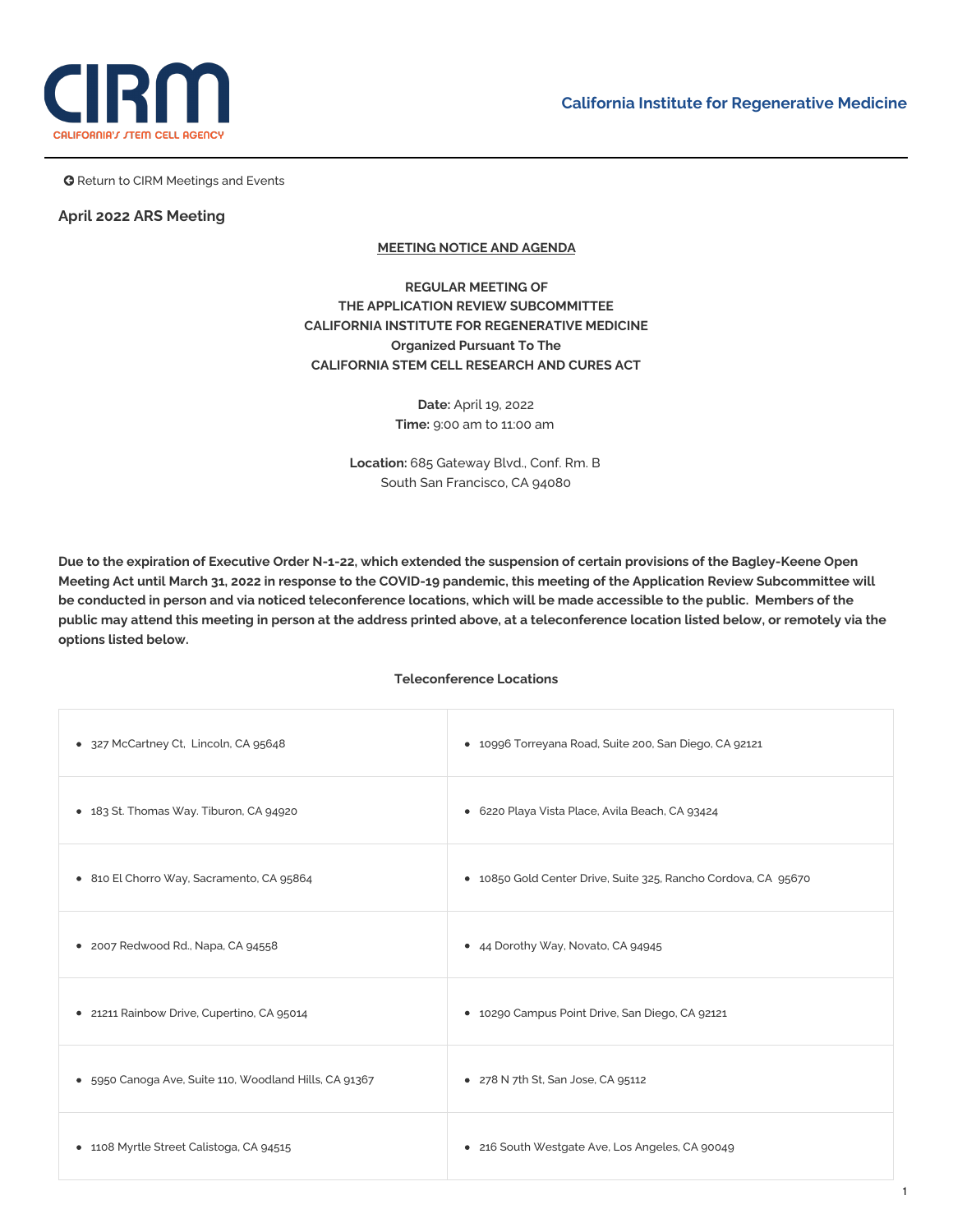| • 2619 Montclair Street. San Diego, CA 92104   | • 4005 N Fresno St. Suite 104, Fresno, CA 94736 |
|------------------------------------------------|-------------------------------------------------|
| • 9301 Wilshire Blvd., Beverly Hills, CA 90210 | • 2 Koret Way, San Francisco, CA 94143          |

### **Public Comment Instructions**

Members of the public who are listening to the meeting and wish to make a comment will have the opportunity to do so by doing the **following:**

- Once we have called for public comment, members of the public will be able to do so by pressing \*9 which will place you in a **queue to make your comment**
- Once we call your name you will have 3 Minutes to make your public comment; please remember to be respectful of the time **limit.**
- **Written comment may be sent to the following email address[:kmccormack@cirm.ca.gov](mailto:kmccormack@cirm.ca.gov).**
- Members of the public attending the meeting at a teleconference location will be provided the opportunity for public comment **at each location.**

**YouTube:** [www.youtube.com/cirmtv](http://www.youtube.com/cirmtv)

**Dial-In information:**

**Dial in number**: (669) 900-6833

**Meeting ID**: 857 4194 0861

**Passcode**: 220419

#### **Open Session**

- 1. Call to Order
- 2. Roll Call

#### **Action Items**

3. Consideration of applications submitted in response to Translational Projects Program Announcement (TRAN 1,2,3 or 4)

- [Presentation](https://www.cirm.ca.gov/sites/default/files/files/agenda/2022%20APR%20TRAN%20Slides.pdf)
- [Summaries](https://www.cirm.ca.gov/sites/default/files/files/agenda/TRAN%2022.1%20Public%20Summaries%204-11.pdf) Updated 4/11/22
- 4. Consideration of applications submitted in response to Clinical Trial Stage Projects Program Announcement (CLIN 1,2 or 3).
	- [Presentation](https://www.cirm.ca.gov/sites/default/files/files/agenda/2022%20APR%20CLIN%20Slides.pdf)
	- CLIN1 [Summary](https://www.cirm.ca.gov/sites/default/files/files/agenda/CLIN1-13315%20Public%20Summary.pdf)
	- CLIN2 [Summary](https://www.cirm.ca.gov/sites/default/files/files/agenda/CLIN2-12823%20%25232%20Public%20Summary.pdf)
	- Letter to the Board [CLIN1-13315](https://www.cirm.ca.gov/sites/default/files/files/agenda/CIRM%20CLIN1%20ICOC%20letter%20041222.pdf)

#### **Closed Session**

5. Discussion of confidential intellectual property or work product, prepublication data, financial information, confidential scientific